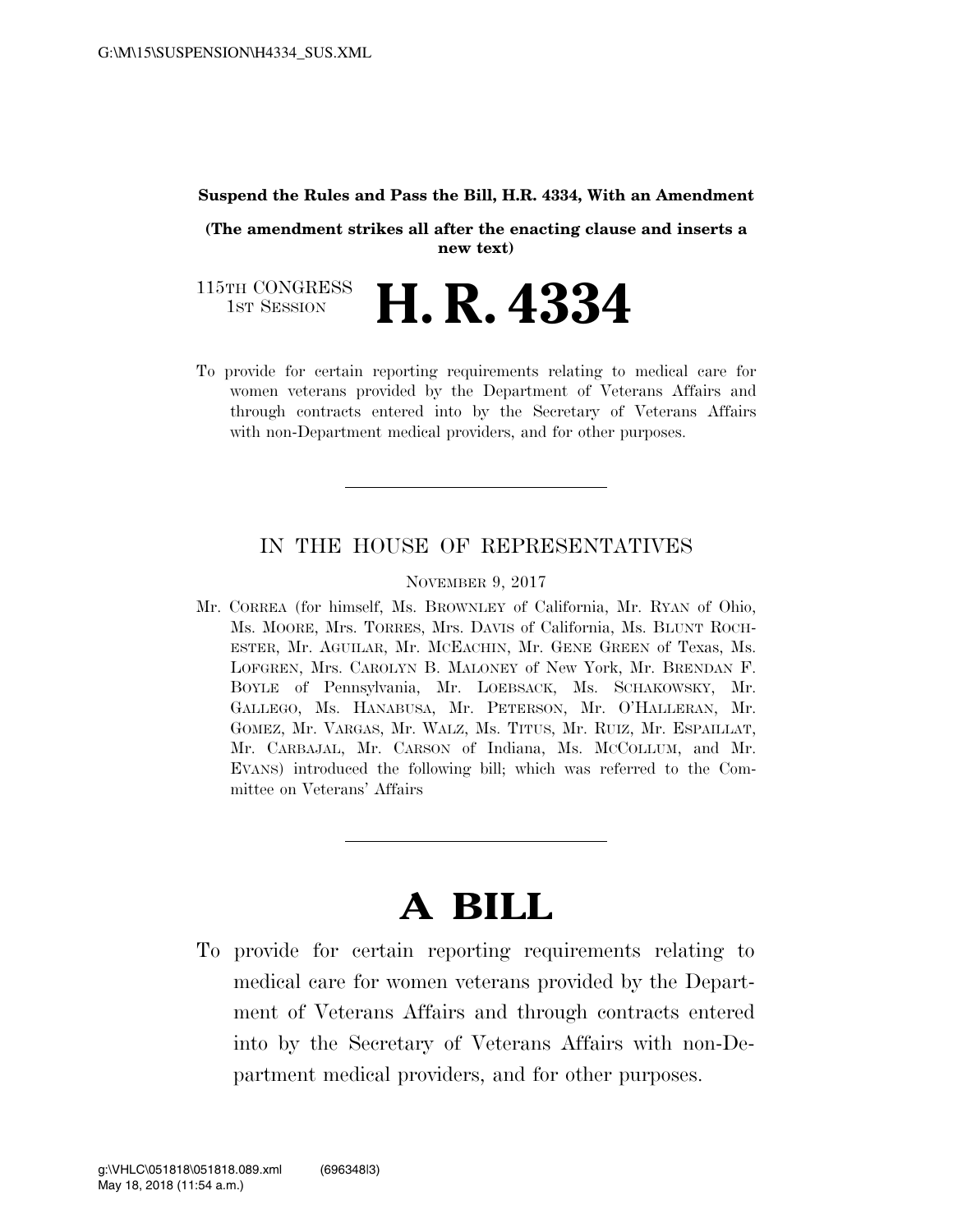*Be it enacted by the Senate and House of Representa- tives of the United States of America in Congress assembled,*  **SECTION 1. SHORT TITLE.**  This Act may be cited as the ''Improving Oversight of Women Veterans' Care Act of 2018''. **SEC. 2. ANNUAL REPORT ON VETERAN ACCESS TO COV-ERED SEX-SPECIFIC SERVICES UNDER COM-**

### **MUNITY CARE CONTRACTS.**

 (a) ANNUAL REPORT.—The Under Secretary of Vet- erans Affairs shall submit to the Committees on Veterans' Affairs of the Senate and the House of Representatives an annual report on the access of women veterans to cov- ered sex-specific medical care under contracts with non- Department medical providers entered into by the Sec- retary of Veterans Affairs for the provision of hospital care or medical services to veterans eligible for enrollment in the patient enrollment system of the Department of Veterans Affairs maintained under section 1705 of title 38, United States Code. Such report shall include data and performance measures for the availability of covered sex-specific medical care, including—

 (1) the average wait time between the veteran's preferred appointment date and the date on which the appointment is completed;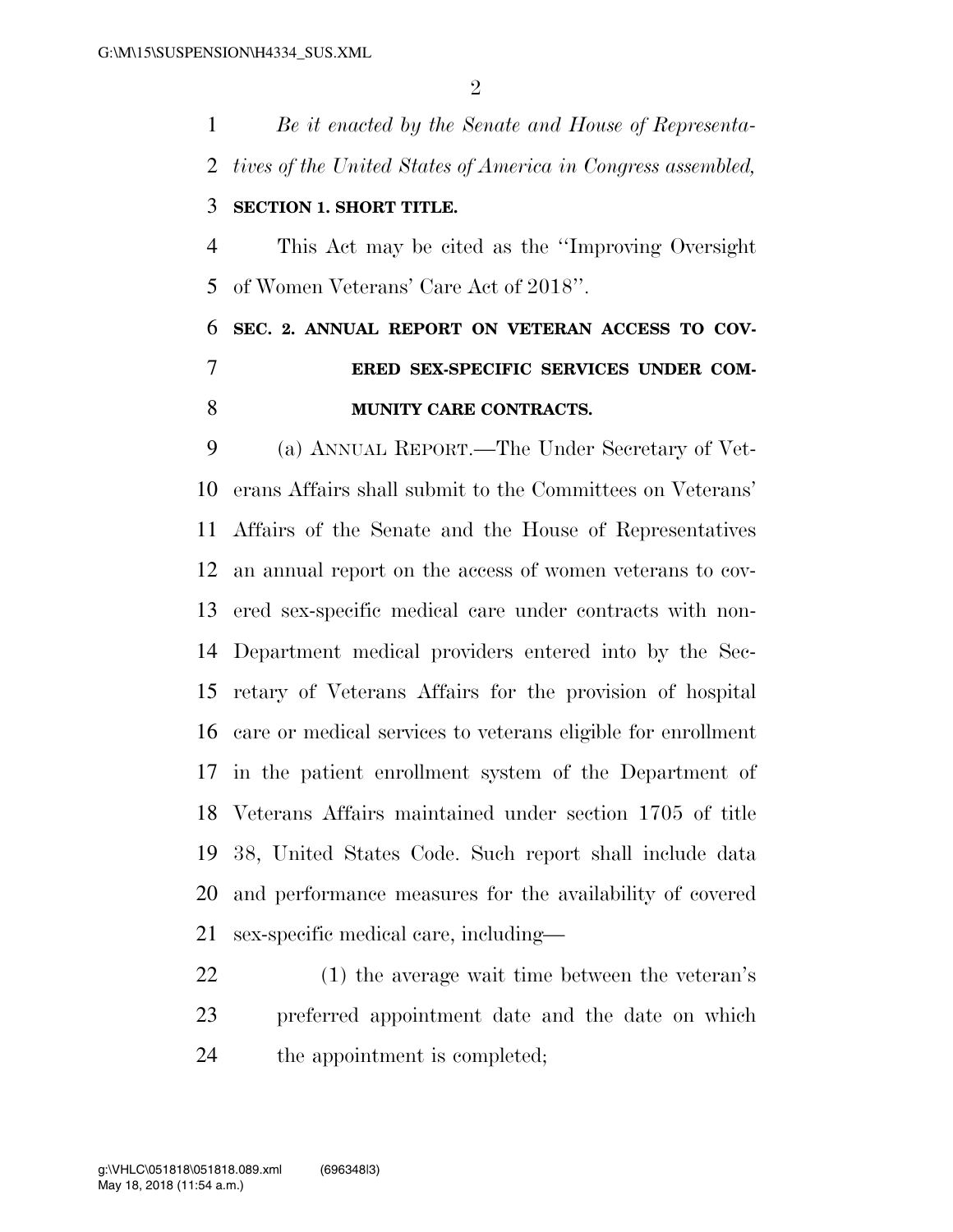(2) driving time required for veterans to attend appointments; and

 (3) reasons why appointments could not be scheduled with non-Department medical providers.

 (b) SUNSET.—The requirement to submit a report under this section shall terminate on the date that is seven years after the date of the enactment of this Act.

 (c) COVERED SEX-SPECIFIC MEDICAL CARE.—In this section, the term ''covered sex-specific medical care'' means mammography, maternity care, and gynecological care.

# **SEC. 3. REPORTING ON VETERANS HEALTH ADMINISTRA- TION ENVIRONMENT OF CARE STANDARDS FOR WOMEN VETERANS.**

 (a) MEDICAL FACILITY REPORTING.—Each medical facility of the Department shall submit to the Secretary of Veterans Affairs a quarterly report on the compliance and noncompliance of the facility with the environment of care standards for women veterans. Each such report shall include the name of each person associated with such facil- ity who is responsible for such compliance and the specific role or responsibility assigned to each such person.

 (b) REPORT TO CONGRESS.—Not later than 180 days after the date of the enactment of this Act, the Secretary of Veterans Affairs shall submit to the Committees on